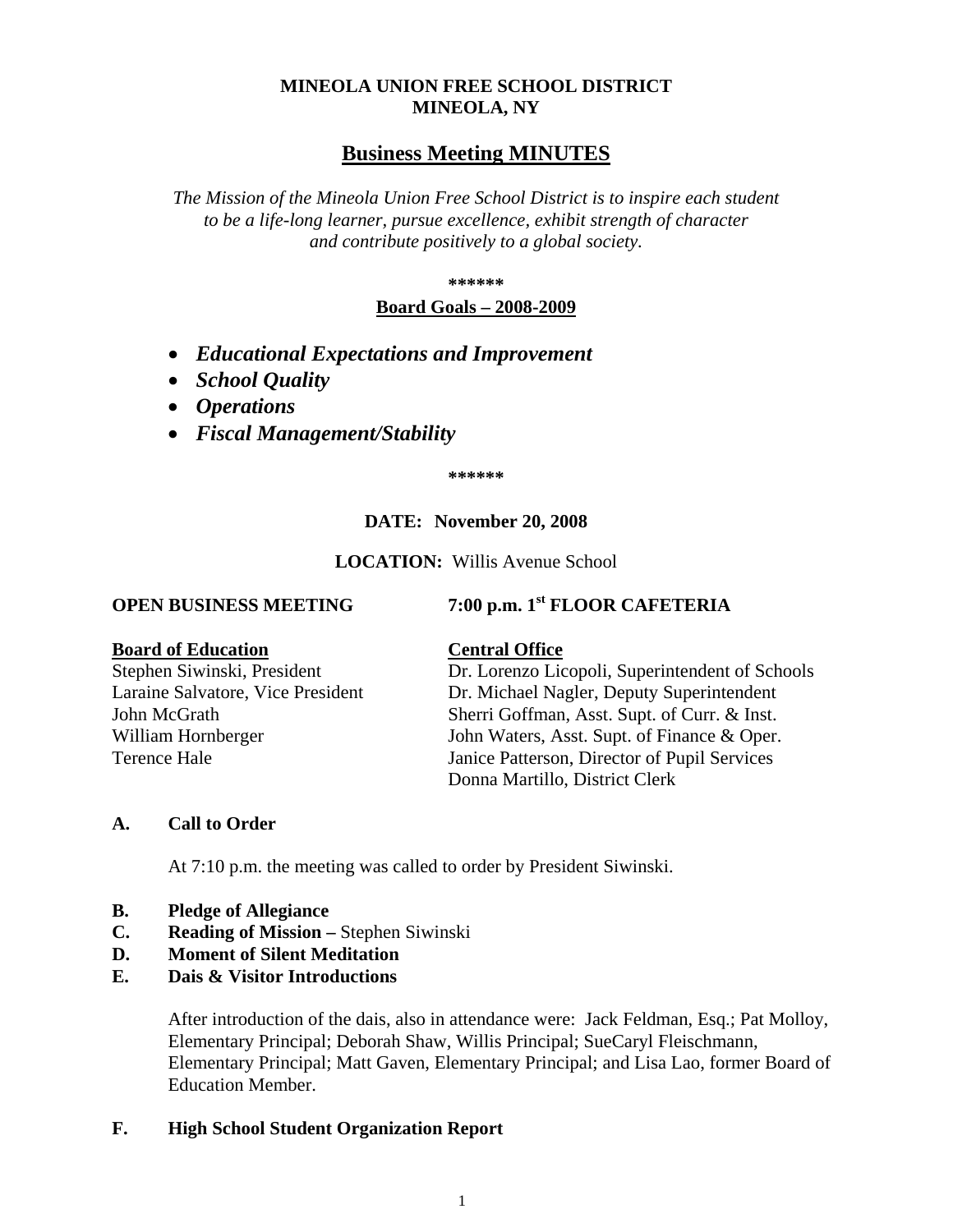The High School Student Organization Representative discussed the following: conducted a survey among students to ascertain where the High School graduation should be held and the Tilles Center was chosen overwhelmingly over the HS Auditorium; the Thanksgiving food drive was successful and food baskets were delivered to individual families on November 18<sup>th</sup>.

### **H. New Business**

President Siwinski requested to take the agenda out of order and address New Business before Old Business.

## **I. Consensus Agenda**

# **1. Accepting of Minutes**

a. That the Board of Education accepts the minutes of the October 2, 2008 (Workshop) Meeting; and October 16, 2008 (Business) Meeting as presented.

# **2. Instruction**

- a. Resignations/Leave of Absence
	- 1. That the Board of Education grants a leave of absence request to Lucia Barberio, using accrued sick days, for child-rearing purposes, starting approximately May 27, 2009.

## b. Appointments

- 1. That the Board of Education approves the appointment of the following coaches for the Winter Interscholastic Season for the 2008-2009 school year:
	- Lewis Levy Winter Track Coach Step 1 \$3,967.00 (Fills vacancy due to resignation of Gregory Brink)
	- Glen Steinberg Girls JV Basketball Coach Step 1 \$4,567.00 (Fills vacancy due to resignation of Katherine Hock)
- 2. That the board of Education approves the following addition to the Per Diem Substitute Teacher list, at a salary of \$90.00 per day:

| James Dunlop | Childhood Education (Grades 1-6) |
|--------------|----------------------------------|
|              | Literacy (Birth-Grade 6)         |

3. That the Board of Education approves the appointment of Ryan Barry to the position of Band Drill Instructor for the 2008-2009 school year at a stipend of \$1,620.76.

## **2.1. Instruction: Committee on Special Education Actions**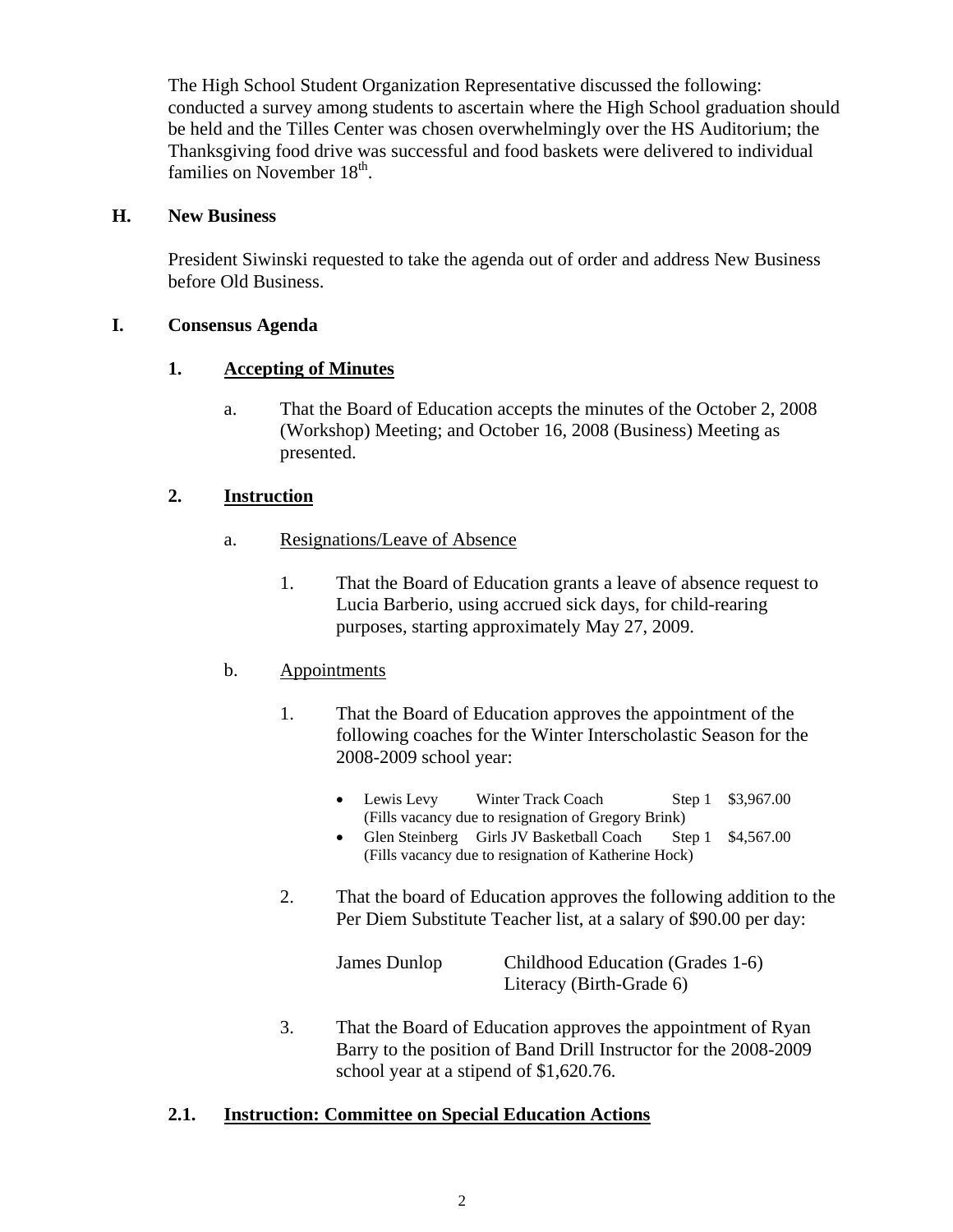a. That the Board of Education approves the CSE/CPSE/SCSE recommendations for programs and services for students with IEPs for the time period from September 1, 2008 to October 31, 2008 as set forth in Confidential Attachment "A".

# **2.2. Instruction: Contracted Instructional Services**

a. That the Board of Education approves a contract between the Mineola Union Free School District and Dr. Diana Kornreich for an evaluation of a student as an emergency situation that took place during the 2007/2008 school year.

# **2.3. Instruction: Student Actions**

- a. That the Board of Education approves the Selective Classification request for the following students:
	- Brian Gaffney,  $8<sup>th</sup>$  grade student, to compete on the Junior Varsity Basketball Team for the 2008-2009 school year
	- Matthew Long,  $8<sup>th</sup>$  grade student, to compete on the Junior Varsity Wrestling Team for the 2008-2009 school year.

# **2.4. Instruction: Other**

# **3. Civil Service**

a. Resignations/Leave of Absence

None

- b. Appointments
	- 1. That the Board of Education approves the appointment of Diane Barnett, as part time Teacher Aide, effective November 24, 2008; salary, Step 1, \$13.74 per hour.

# **4. Business/Finance**

- a. Treasurer's Report
	- 1. That the Board of Education accepts the Treasurer's Report for the period ending September 30, 2008 and directed that it be placed on file.
- b. Approval of Invoices and Payroll
	- 1. That the Board of Education approves the Invoices and Payroll for the period ending October 31, 2008.

Warrant #7 \$1,207,282.35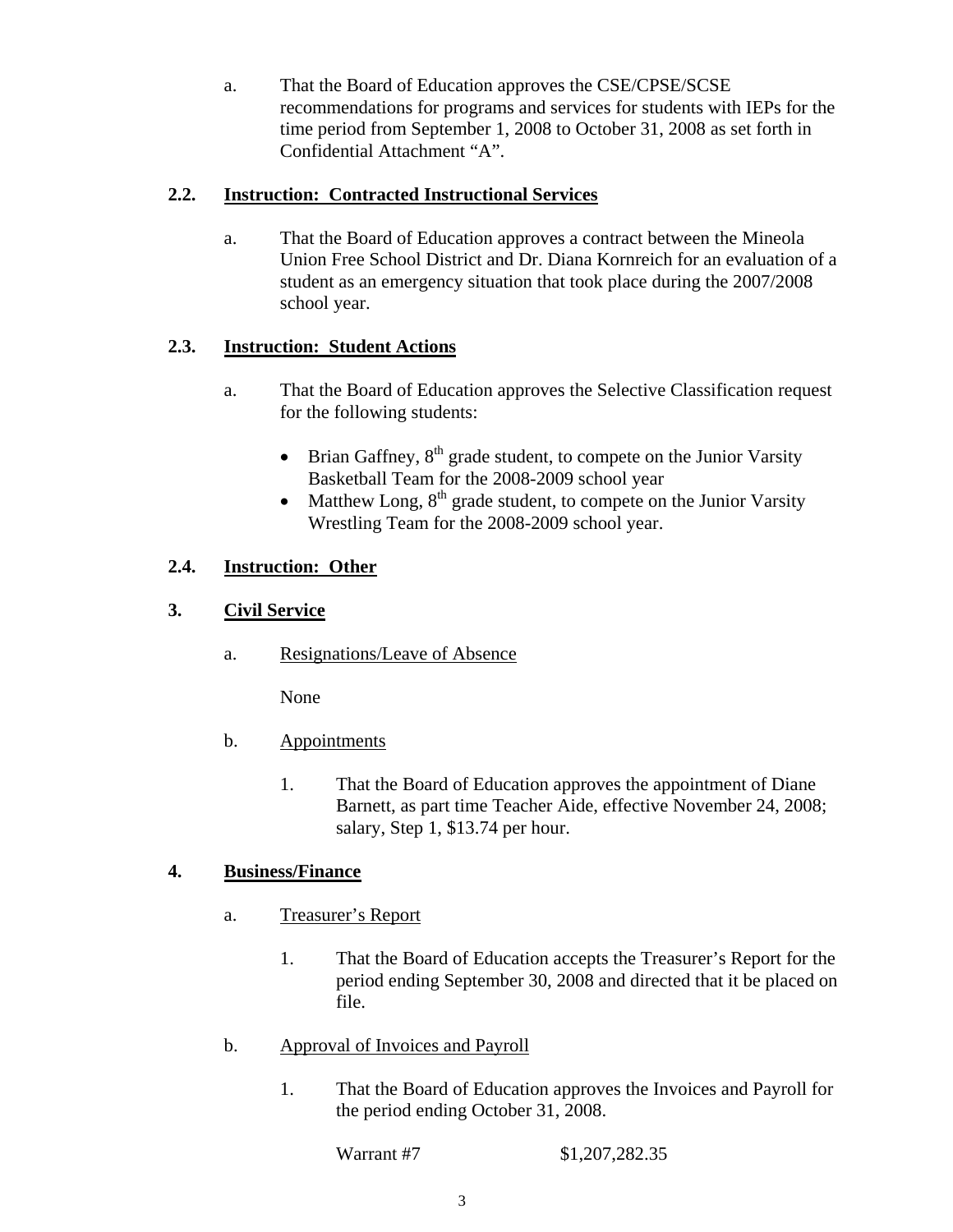| Warrant #8                | \$1,676,178.53                 |
|---------------------------|--------------------------------|
| Voids $(2)$               | 8,341.40 Cr.<br>$\mathbb{S}^-$ |
| <b>Credits to Expense</b> | 125,449.70 Cr.<br>S.           |
| <b>TOTAL EXPENSES</b>     | \$2,749,669.78                 |
|                           |                                |
| PAYROLL #7 & #8           |                                |
| General                   | \$4,111,984.06                 |
| Fund F                    | 45,957.12                      |
| <b>TOTAL PAYROLL</b>      | \$4,157,941.18                 |

#### **4.1. Business/Finance: Contract Approvals**

a. **REMOVED** That the Board of Education approves a contract between the Mineola Union Free School District and Vision World in providing optical benefits to all eligible Retirees of the Mineola Public Schools prior to September 1, 2008 and their dependents.

### **4.2. Business/Finance: Bids**

- a. That the Board of Education approves the participation of the Mineola Union Free School District in the following BOCES Cooperative Bids for an aidable fee of \$350.00 each:
	- Fitness Equipment 08/09-046
	- Physical Education Supplies 08/09-056
	- Uniforms-General 08/09-039

## **4.3. Business/Finance: Change Orders**

a. That the Board of Education approves Change Orders EC-01, EC-02, EC-03, and EC-04 with Eldor Contracting Corporation for an increase to their contract in the amount of \$8,999.00.

#### **5. Other**

**RESOLUTION #37 – BE IT RESOLVED THAT** the Board of Education approves Consensus Agenda items H.1. through h.4.3.a. as presented.

| <b>Motion:</b> | John McGrath      |  |  |
|----------------|-------------------|--|--|
| <b>Second:</b> | Laraine Salvatore |  |  |

**Discussion:** Ms. Salvatore inquired about item H.2.2. (Contracted Instructional Services) as to what type of emergency. Ms. Patterson responded that a student needed to have a special evaluation, but that information was confidential. Mr. Hornberger inquired as to why was a contract being signed now. Ms. Patterson replied that the evaluation was during the 2007-2008 school year and could not be paid until a contract was submitted. Ms. Salvatore inquired why the service could not be performed by current personnel. Ms. Patterson replied it was a CSE one time event.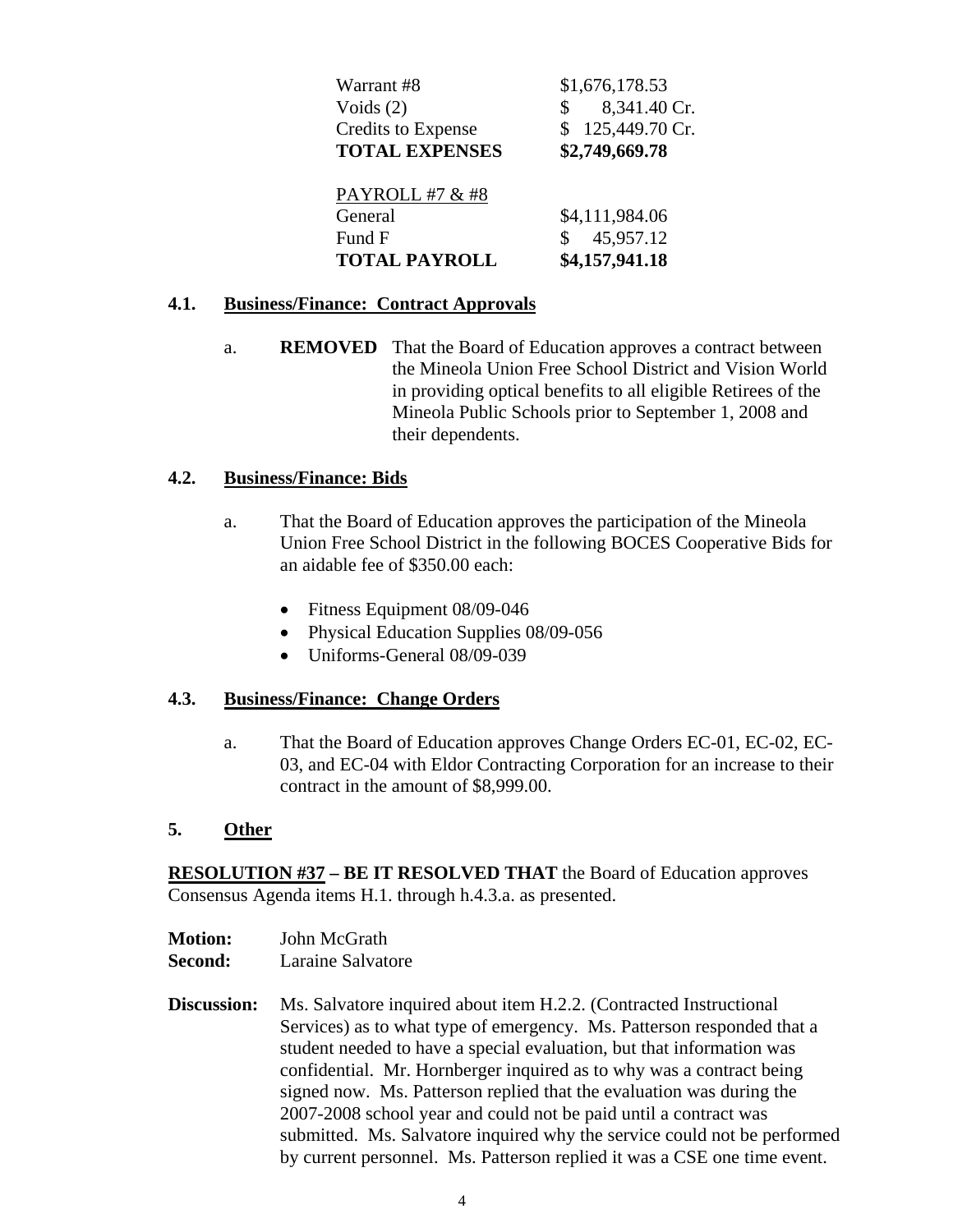Ms. Salvatore inquired about psychological services performed by someone else. Ms. Patterson responded it was a special circumstance that needed a familiar person. The Superintendent of Schools stated that this topic was discussed in executive session. Ms. Patterson stated that the district should have more than one contract to perform this type of service. Ms. Salvatore asked if \$300 was the going rate. Ms. Patterson responded that it is extremely cheap.

Mr. Hornberger inquired about item H.4.3.a. (Change Order). Ms. Waters responded that Eldor Electrical corrected 4 different items at the Middle School. Mr. Waters stated that an allowance is in their contract so by the time the contract is closed out the change orders will be absorbed by the allowance. The district retains 2% on every contract to be able to apply change orders to those lines. Mr. Siwinski inquired if the changes were an error on the Architect's part. Mr. Waters responded that things came up when they moved the electrical boxes. Ms. Salvatore inquired if they specked out the job, prior to bidding. Mr. Siwinski stated that being an old building you don't know what is behind walls. Mr. Waters responded that they had to make changes on the fly and the changes had to be done. Mr. Siwinski stated that no records or drawings of the Middle School exists, the only one found is of the annex (cafeteria area).

A motion was made to amend the Consensus Agenda with the removal of Item I.4.1.a. (Vision World Contract) pending further discussion with Mineola Teachers' Association.

| <b>Motion:</b> | John McGrath      |  |  |
|----------------|-------------------|--|--|
| Second:        | Laraine Salvatore |  |  |

**Discussion:** The Superintendent stated that language has not been finalized with the Teachers' Association.

| Yes:    | Terence Hale                                                                        | No: | None |
|---------|-------------------------------------------------------------------------------------|-----|------|
|         | William Hornberger                                                                  |     |      |
|         | John McGrath                                                                        |     |      |
|         | Laraine Salvatore                                                                   |     |      |
|         | Stephen Siwinski                                                                    |     |      |
| Passed: | Yes                                                                                 |     |      |
|         | The Board now voted on the original motion to approve Resolution #37 as<br>amended. |     |      |
| Yes:    | <b>Terence Hale</b>                                                                 | No: | None |
|         | William Hornberger                                                                  |     |      |
|         | John McGrath                                                                        |     |      |
|         | Laraine Salvatore                                                                   |     |      |
|         | Stephen Siwinski                                                                    |     |      |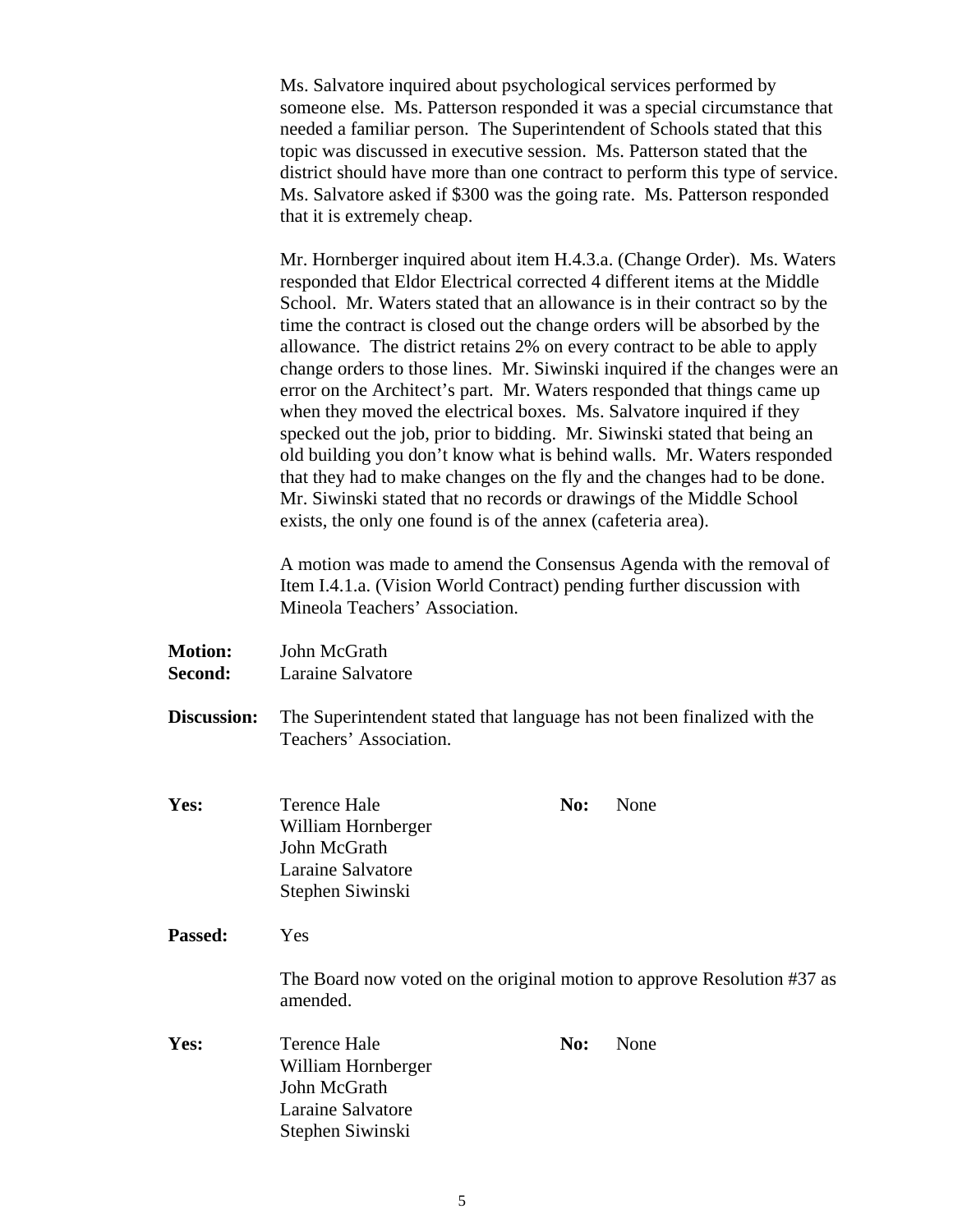#### **STUDENT PRESENTATION**

The Superintendent of Schools stated that one of the things the Board asked him to do this year, as previously done, is to highlight students at Board meetings. In September he had students from students of Hampton who came to a Board meeting and did their rendition of *High Hopes*, also performed at opening day. He also asked 4 of our HS Seniors and leaders to present to the faculty their feelings and experiences at Mineola. He introduced Ms. Adria Giovanni, Class Valedictorian, who is hoping to pursue a career in medicine. She is the Drum Major in the Marching Band and participates on the HS Varsity softball team. The Superintendent of Schools welcomed Adria and asked her to speak about what her speech she presented on opening day. Ms. Giovanni spoke about her experiences at Mineola in education and how she felt about it. Her education and knowledge is power. Not only scoring well on tests, but it's about expanding minds in never learning something before. In Mineola you sit in class, teachers don't just give you curriculum, it's about expanding your mind, just knowing the information is not enough, you sit in class and in awe by the knowledge the teachers have. They give you all their experiences and knowledge pertaining to whatever subject. Going through the college process the teachers and she is taking their advice. They are wise and experienced people. Her education is precious to her. First grade they wanted to hold her back because she was not advancing as quickly as others. In  $4<sup>th</sup>$  grade she had a great teacher who had a "success" rug" as a reward. That year she remembers learning so much. After that she absorbed all the information she was given. She loves Mineola, it's a place to mature and expand your mind.

#### **G. Old Business**

President Siwinski read a statement. *Set the record straight this is your school closings that came out of the Finance Committee. In 2005/06 the Board asked the Finance Committee to review ways to reduce spending. This committee is comprised of one Board Member, members of Central Office and district residents. A number of recommendations came back to the Board and one was to reconfigure schools, particularly at the elementary level. That year the Administration and Committee reduced 9 million dollars from the budget. The Board accepted a recommendation to reconfigure schools in order to explore other options in reducing the budget. Based on this advice the Superintendent of Schools recommended the Board send out an RFP and hired Leadership Inc. Dr. Fowler assessed all buildings, interviewed staff, analyzed building space, and utilization came up with scenarios, 5 were chosen. Next step community groups discussed the scenarios. An open invitation to the community for participation was advertised the Mineola American. The 6th scenario came to light at a Board meeting where a resident requested PreK and Kindergarten be put back into the home schools. After focus groups the Board sent a survey to all resident households. A tally of the surveys conducted and 3 scenarios came out on top. The Board challenged Administration to cut \$700,000 out of the current budget. Administration came back to close Cross and Hampton. This scenario has little impact to the budget and was a*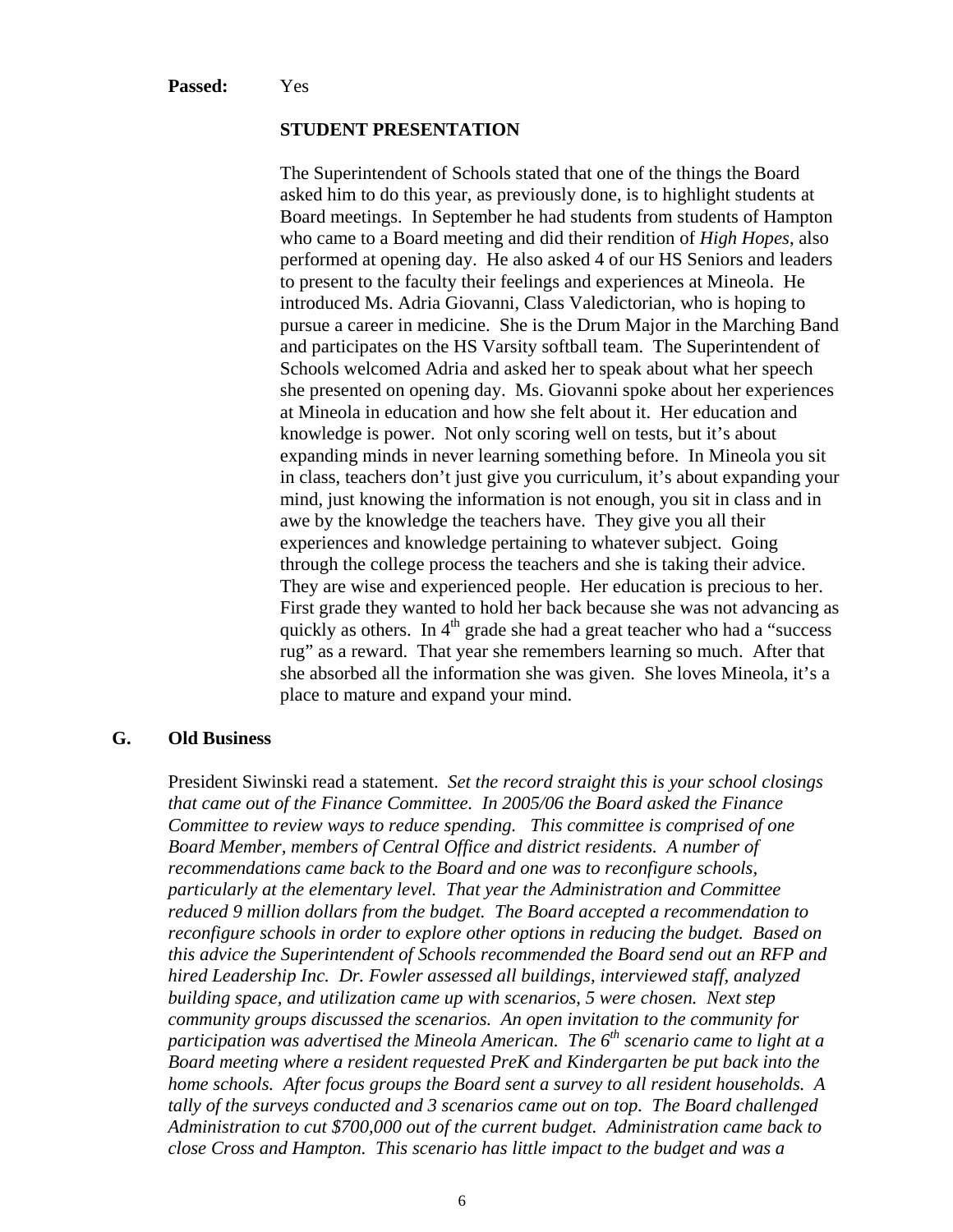*proposal only to the Board as a cost saving measure. The Board did not make a decision and as of tonight has not made a decision. The Board held a community meeting last Monday to listen one last time. The Board might not have a choice to close schools; they may have to do it. A message via Albany for districts to brace against school aid cuts. He felt the need to get this Board to commit to close schools or develop a budget to absorb a decrease in aid without closing schools. This direction is needed so administration can focus on a proposed budget. December 18th to make a decision by the Board. The turn of the economy brought to light the need to combine this discussion with the budget that there may be no choice but to close a school. Tonight's meeting the Superintendent of Schools set up a discussion with the Board regarding budget constraints, the practicality of closures and asked the Board's direction in formulating the budget. Many rumors out there and can't speak for Board, but he recommends no decision tonight. At Monday's meeting he stated the Board should be ready at the Business Meeting on December 18th. He felt in order to build the budget, direction to the Superintendent of Schools and administration on what the Board was doing. In light of a recent discussion with the Superintendent of Schools, we may not be able to decide by December 18th. The Board is split on this decision. One Member repeatedly stated that he does not want to close schools. This is a tough decision and he attends a lot of school functions and sees what the system is to children, parents and community. It is a community spirited atmosphere in the school system. On a personal note he is not in favor of closing schools, although staff can handle the closing in a seamless manner and programs will not suffer, neighborhood schools brings to the community an aspect that cannot be represented on a spread sheet. Administration can develop a budget at little or no impact to programs. After discussions with the Superintendent he can bring a budget in slightly higher than a contingent level. As an elected official he has a duty to explore financial aspects for the taxpayer and in light of current fiscal situation, he will keep an open mind. He will listen to the community before he makes a decision. He asked Mr. Schumacher to speak as to how all this came about, rationale and reasoning.* 

Mr. Schumacher discussed he is only going to comment on history or background on reconfiguration study. He has been on the Finance Committee approximately 6 years. The Mineola district has a very high cost per student. Presented an analysis cost per student 2 years ago. What we noted: cost per student was in the mid 20s and now is approaching \$30,000. Reasons contributing to the high per pupil cost: a lot of staff in district, level of compensation, wider Fine Arts program, cost of transportation, class sizes are modest, and the number of relatively small schools. Also noted significant cost per student very steep trend line going up every year. Close to the highest amount in all districts in county. Not only above average, but getting further every year. Our buildings are 2/3 utilized. Reasons: less students than 10 or 15 years ago, i.e. 15 years ago High School had almost 1600 students in it; added a new building (Willis) moved Kindergarten from elementary schools so those buildings population went down. Our Finance Committee asked questions: Do we need 7 buildings to deliver a good education? I won't tell you the answer, but he will ask question. First, is education and educational programs for kids to preserve our collective ability to continue to pay for that program going forward? This Finance Committee is not district employees, not administrators and not staff, volunteers, taxpayers who are not paid. Trying to provide and seek facts for answers. Cost and savings are not the only factors, but cannot be ignored. The Finance Committee recommended gathering facts so the Board could make an informed decision, how to best deliver education now and in the future.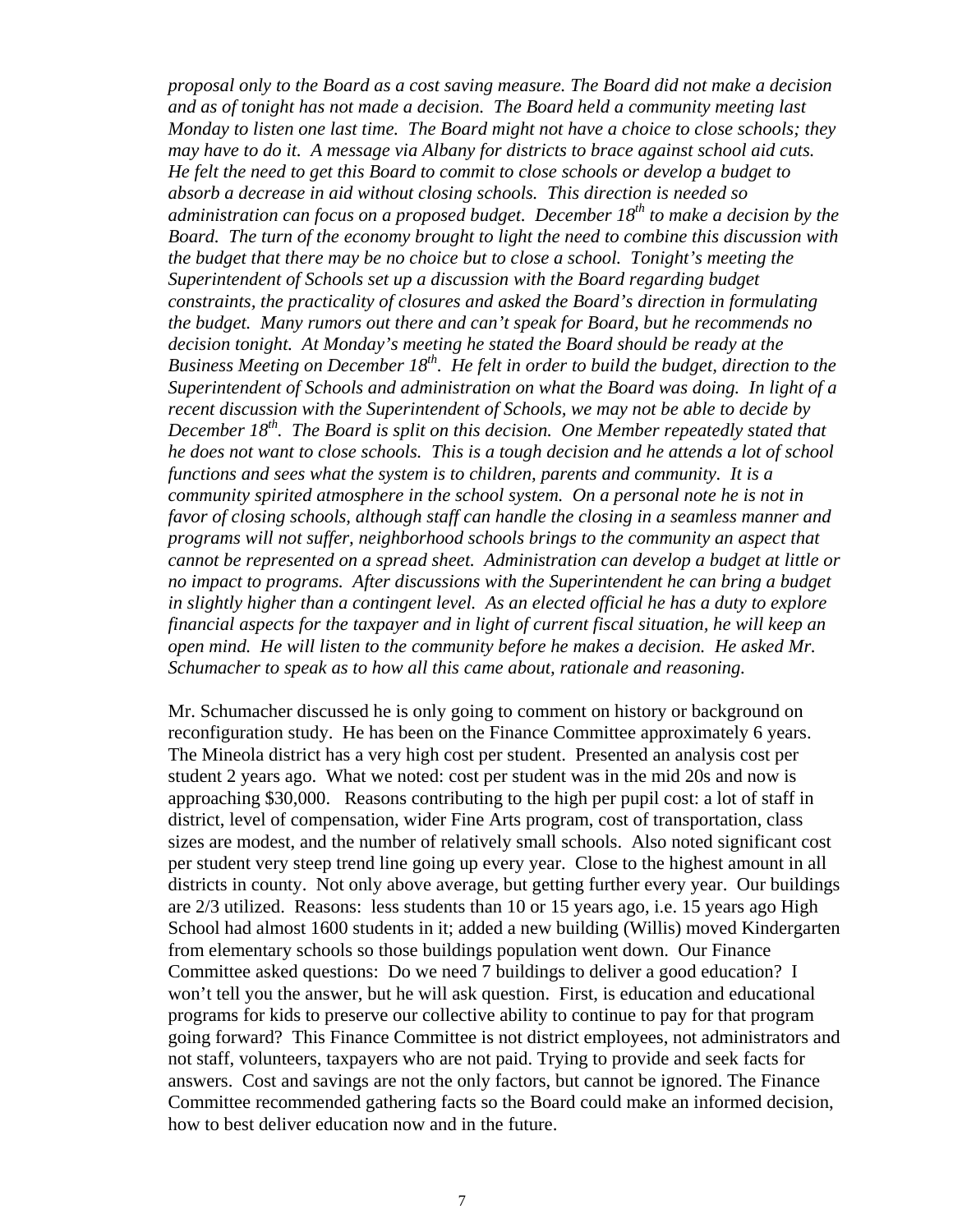The Superintendent of Schools stated as Siwinski said and reinforced by Mr. Schumacher this exercise putting together a Finance Committee started in 2003/04 school year and it was a very complex task. Central job was to sort this budget apart. Mr. Hornberger came in year 2 or 3 on the Finance Committee. Two years ago a sub committee formed Zero Based budget committee. Most of them particular Ms. Darmstadt, Mr. Schumacher and himself spent more weekends sorting out the spending plan. Our budget, prior to 2002, brought percentage increases without examining per line. Started an effort to narrow and draw it down. There were distractions along the way particularly the John Jackson situation derailing them; all the more importance of getting an understanding to operate programs in the district. Not only dollars and sense, but how resources were distributed throughout our schools.

#### **1. Grade Configuration Discussion**

• Budget Planning Needs

The Superintendent presented a power point on the budget and financial planning, and recommendations to consider as they relate to grade configuration. He asked the Board to consider a few things. He met with Central Office Administrators and asked Mr. Waters to look at the current budget. Two years ago we had a plan, what would a status quo look like if the same budget as today, with no changes. What would budget to budget increase be in 2009-2010. The increase would be about, budget to budget, 3.2% which translates an additional 2.5 million dollars expense to carry on exact same programs as today.

Mr. Hornberger asked if the State Aid would be the same. The Superintendent of Schools responded just budget to budget increase 3.2%.

Mr. McGrath stated that it is not going to be 3.2% it will be something else. Assuming State Aid stays the same. The Superintendent of Schools responded that the revenue would have no effect on the budget to budget and nothing to do with tax levy.

The Superintendent of Schools stated that if we applied the contingent budget formula to the 2009-2010 school year, it would result in a maximum budget increase of 2.7% (1/2% less than status quo) or increase spending by 2.1 million dollars, \$400,000 less than a status quo budget. Right off the bat if we were going into a contingency status, which means expense side 2.7% or 2.1 million dollars additional monies to run our programs, under a contingent budget scenario. All things being equal we could still run neighborhood schools. Initial discussion on issue of grade reconfiguration, there was a time where we were concerned, because 2 budgets failed. If it was 2 consecutive years where budgets failed, there could be a real threat. Then the only way to reduce would be to close a school. Currently the financial planning goals recently approved by the Board calls for containment to force budget-to-budget increase not to exceed rate of inflation. Curtail tax increases and to align Mineola's cost per pupil with the county average. For 2008-09 good guess \$30,000 per kid and County average is about \$23,000/24,000 per student. We tend to be 5 to \$6,000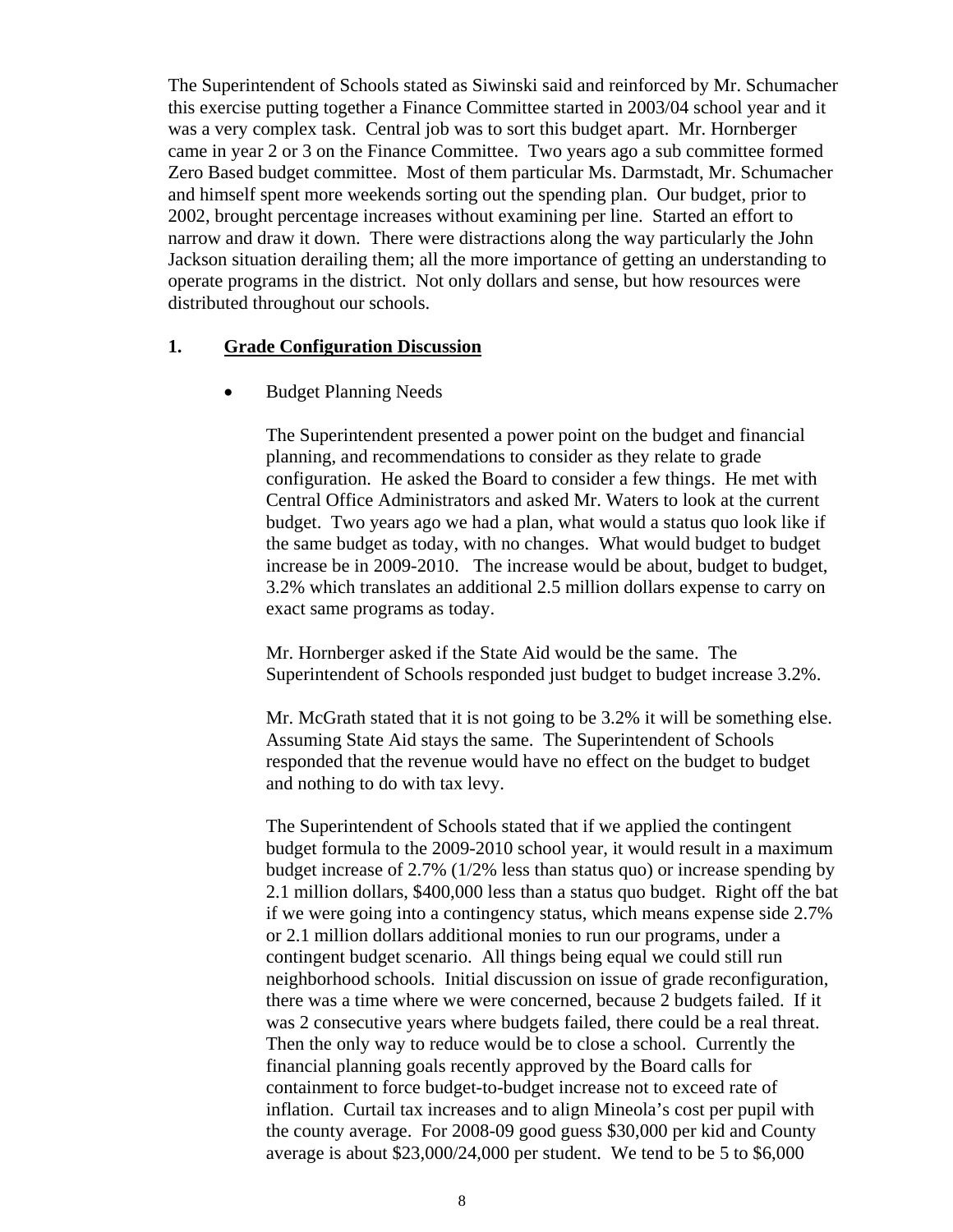over the average on a given year. To align costs with the County average, the obvious remedy would be to close schools and even then our reduction would only slightly decrease the cost per pupil. Three to 3.5 million dollars brings us closer to County average by a small amount. It might go down \$1,000 per student. That was discussed on Monday, \$200 per assessed tax per household. He thinks the decision point and consideration for the Board is to figure out what specific educational, financial planning goals are for the school system. For the sake of trying to frame it for problem solving is the specific educational, financial planning goals to maintain neighborhood schools by maximizing cost effective possibilities without losing those elements and ensuring continual growth or is it to implement alternative configurations. Maintain the current programs, reduce spending in order that our budget decrease to the extent that a new budgetary plateau is created and thus a new financial slope, bringing us closer to the County average. His recommendation for the Board, in terms of their consideration, very tough and complicated: (1) table all discussions on grade configuration for 2009-2010 school year in order to ascertain the Board's financial goals along with assessing the state aid issues facing, not only Mineola, but all school districts in the State; (2) approving option 6, to maintain current alignment and direct administration to propose an educational Plan and Budget that supports small neighborhood schools in a more cost effective manner; direct administration to what are necessary expense side reductions not what the reductions are, and let them do their work so they can come back with a plan to support small neighborhood schools, detail reductions with rationale to support that, and ready to present on December  $18<sup>th</sup>$ . In summary asking Board to consider basically one thing, ascertain what educational and financial plans are, several options to consider. He has been Superintendent for 7 years and said it many times only one way a Board knows what you value; is on the  $3<sup>rd</sup>$  Tuesday in May when you vote, the most democratic thing we do in U.S., most real demonstration of the power of the vote. He applauds you for the challenge. When you are talking about reconfiguration, everyone knows when Cross Street was closed, it was painful for the community to experience. Asked the Board for their direction.

Mr. McGrath commented that the \$200 a year reflects a savings of about less than \$17 a month. The Superintendent of Schools responded yes.

Mr. Hornberger asked where in a 60 million dollar budget is the State Aide. Mr. Waters responded that you have to look at an 80.8 million dollar budget, how you pay for that is where the State Aid is factored in. We pay for budgets 3 ways: State Aid; other income; tax levy. All things being equal, if we had an increase of 2.5 million dollars in a typical year we would expect State Aid to increase a certain percentage. We would hope to possibly earn a little more in other income, but unless you get a large increase in State Aid, the increase in the budget falls to the tax levy. Mr. Hornberger asked: what budgetary aspect of State Aid is included in the 80 million? Mr. Waters responded: In that budget there is nothing about State Aid. Mr. Hornberger inquired if in the documentation sent to the Board was 5.6 in State Aid included in the 80 million. Mr. Waters responded that it was an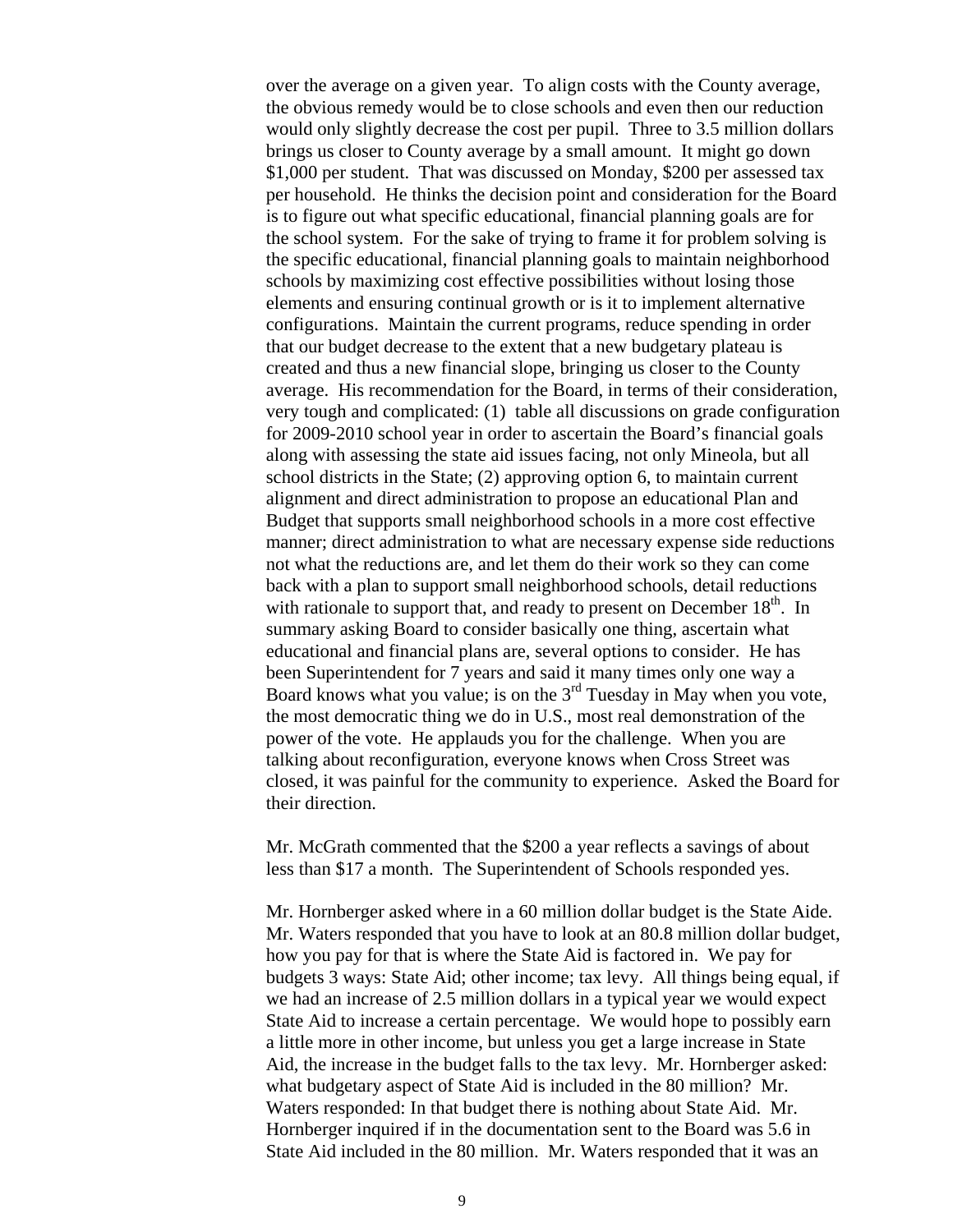estimate of State Aid for next year. Mr. Hornberger wanted to establish what estimates the district was using. Mr. Waters stated that has not been discussed. Mr. Hornberger inquired as to what State Aid projections are being used for a status quo budget. The Superintendent of Schools responded that on the  $18<sup>th</sup>$  is look at different scenarios that includes the levy. Mr. Siwinski inquired about the amount of State Aid used in calculating 3.2%. The Superintendent of Schools responded that the 3.2% would be your budget-to-budget increase. Tax levy calculated at 5 and the question asked should be; what will the tax levy be? Mr. McGrath interjected and asked what will be the projected State Aid? The Superintendent of Schools responded, 5.6 million dollars.

Mr. Hornberger inquired that based on Governor Patterson's interim cuts, which he tried to put through last week, Mineola is down \$500,000 from last year so the district is projecting everything flat, no decrease based on 5.6? The Superintendent of Schools responded, yes at this point.

Mr. Salvatore commented that she thought the Assistant Superintendent of Finance & Operations said that due to the raises the budget would be increased by 3%. Mr. Waters responded, going from 78 to 80.8 million dollars includes all raises and all benefits, and Special Ed was factored in, so an estimate, at this point, the budget would increase 2.5 million to maintain the same programs. Mr. McGrath inquired if a \$500,000 decrease in State Aid was figured in. Mr. Waters responded no, nothing was offset on the expense side.

Mr. Waters stated to concentrate on what the district is spending, and not how to pay for it. Propose an 80.8 million budget next year and if the State comes back and says we are not giving you any money, we will still spend 80.8 million. How the district pays for it is the question. You have to look at expense side and try to match the reduction in State Aid with reducing the budget equally. To separate what you plan to spend and how you plan to pay for that spending.

Mr. McGrath inquired does the district have any projections regarding State Aid. Mr. Waters responded no. Nor does he have anything that tells him based on estimated numbers worked up for this presentation that we know 5.6 million dollars will be State Aid next year. These numbers put together based on Governor's proposed mid-year reduction for Mineola. Based on information at the time, we have put these numbers together. We decided to get an idea what costs would be. Took in 6 million in State Aid, backed out estimated mid-year cut, and came down to a 5.6 million dollar number. No idea whether an additional \$450,000 proposed cut by Governor mid-year, which was not acted on, not know if an additional 1 or 2% next year. Estimated tax levy used 5.6 million as State Aid, used 2 million as other income and balance was tax levy. 73.2 million dollar tax levy compared to 69.6 million tax levy this year would result in a 5.2% increase in the tax levy. Interest rates not going up, less money to invest next year. Felt 2 million is a conservative number to work with to discuss what the tax levy might be next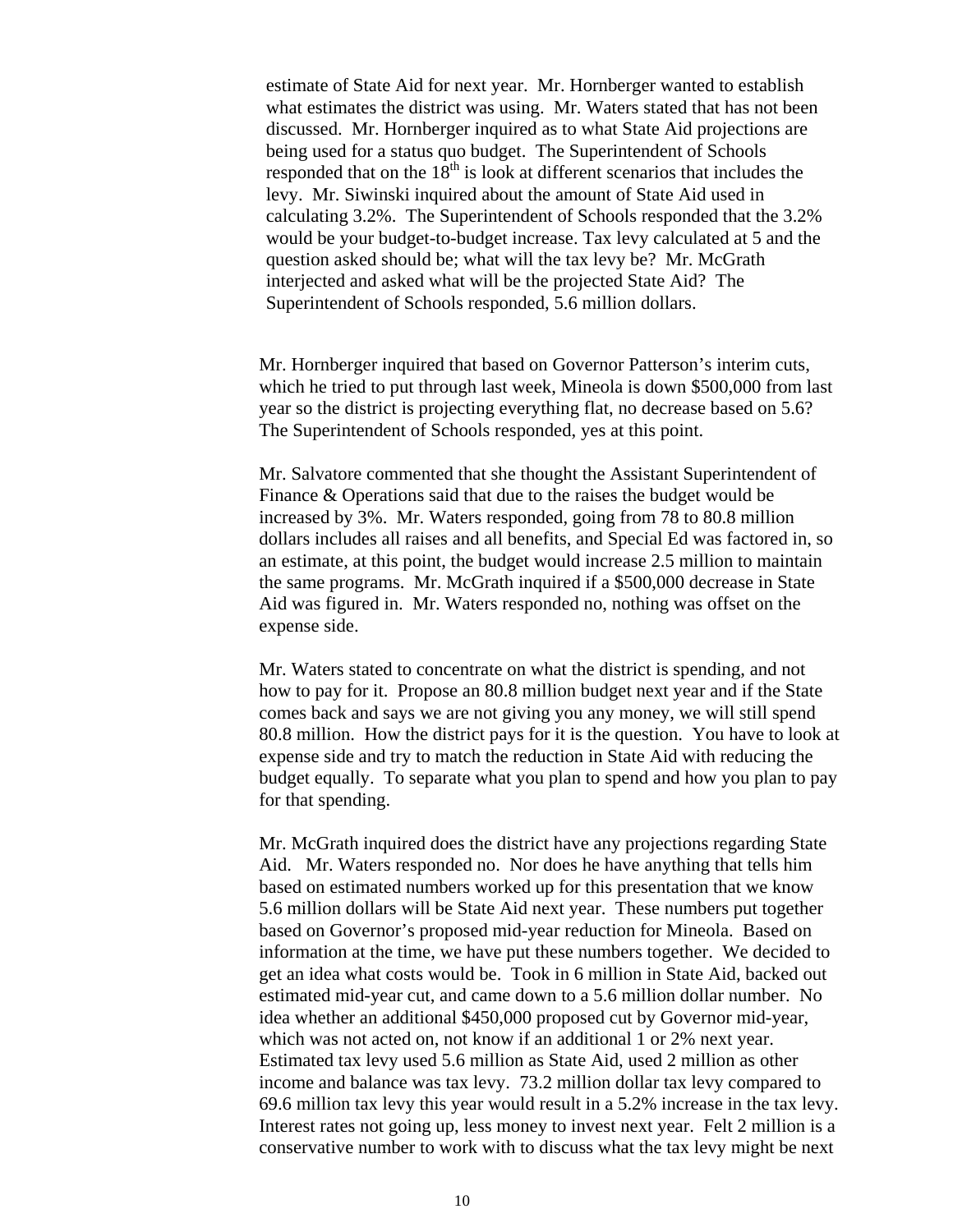year. A lot of changes to be made, but 5.2 million, based on the numbers would be a reasonable estimate of what the tax levy would be if we went out with a 3.2 budget-to-budget increase.

The Superintendent of Schools stated that would be with the exact same program as today. He does not want to get into a discussion here tonight, and not prepared to discuss expense side and revenue side which included several scenarios. If reduce a million dollars from today's budget, tax levy would reduce from 5.2% to 3.7%. Broke out per household cost and monthly expense. Focus on tonight, expense side of the budget.

Mr. Hornberger stated that in your scenarios we are discussing maintaining the program right around contingency at 3.2%. The Superintendent of Schools responded if our budget were to fail using the applied formula in what has to be taken out, we would be able to run the same programs. Mr. Hornberger inquired if additional programs could be added, i.e. Foreign Language, healthier lunch menu, streamline professional learning communities, maintain all those class sizes. Mr. Siwinski responded would we want to? Adding Foreign language would take away educational time from students. We would have to go back to administration and curriculum development people to find out.

Mr. Hornberger asked if the district could we add to the program without increasing the budget. The Superintendent of Schools responded that if it was determined that Foreign language at elementary was something to bring to school system and not want to add staff. How do we re-allocate resources we have? Class sizes in grade 6, 1-19; would serve district better to have class sizes 1-22 in grade 6 under current guideline. The question is a lot bigger than just money. We have a 6 hour 42 minute day, 15 minutes longer than it was. How do we incorporate so that we have a meaningful program for kids and what the goals would be as long as we keep the journey going for continuous improvement? Improving the lunch program should not be an issue. That is a different problem that should be done through the RFP process.

Mr. Hornberger inquired if the labs could be updated next year. The Superintendent of Schools responded that the district maintains \$500,000 in capital upgrade reserve. Yes there are monies targeted to upgrade labs, not earmarked yet.

Ms. Salvatore inquired if – Consider cutting some things out of the budget so that we don't have to do an increase at all, i.e. Syntax (PR Firm) \$74,000. Go through budget and cut things that won't hurt the children until we get through this point in the economy. It wouldn't kill us to not receive an Outreach 2 or 3 years until we get through this economy.

The Superintendent of Schools stated that they can create a list of all nonmandated items. Part of the budget building process back in the day we created a Bulls-eye. We did it several times and it communicated very well to the community. In that particular year we reduced 4 million dollars from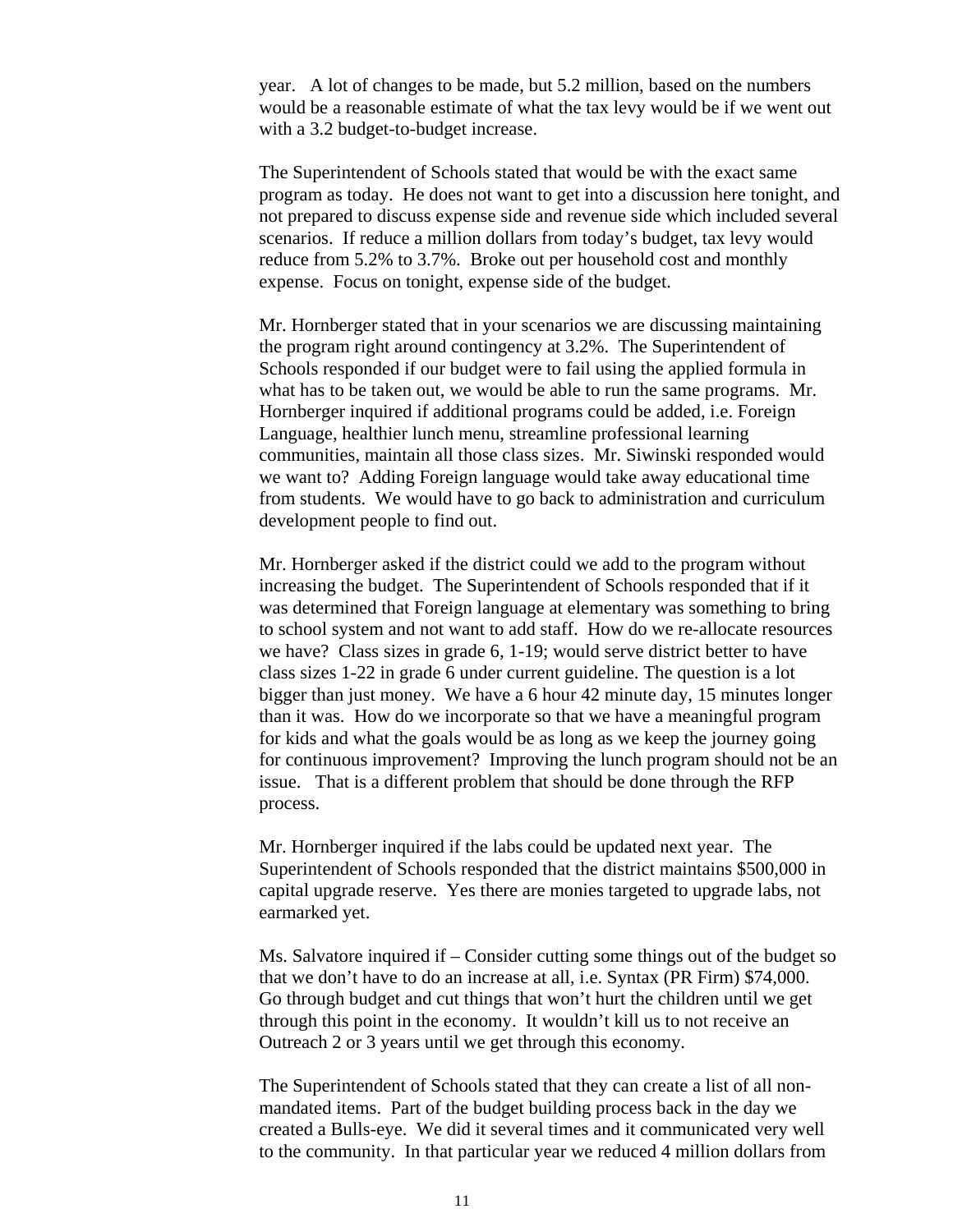the budget and if budget failed and had to reduce to 1.7 and when the budget failed no one was surprised because the cuts were right there: Driver Ed, Summer School program. These programs became self funded.

Ms. Salvatore inquired if 3 million dollars was taken out of the budget would taxes increase? The Superintendent of Schools responded that if 3 million dollars came out of the budget it still would go up by \$47 per household per year. To attempt to reduce the budget by 3 million dollars and maintain small elementary schools would be very hard to do. Ms. Salvatore recommended that the Board sit down and look at that. The Superintendent of Schools asked if the Board was challenging Administration to maintain elementary schools and reduce the budget by 3 million dollars. We will try. So for the sake of argument let's say it is not possible, what would be the alternative. Ms. Salvatore responded, that she is optimistic to let's see if it's possible. The Superintendent of Schools inquired if the Board would agree to increasing class sizes, i.e. 25 students in second grade with one teacher and ½ time aide.

Ms. Salvatore recommended cutting security at \$220,000, clerical overtime at \$15,000, Willis parking at \$30,000. She doesn't want to touch the kids.

Mr. Siwinski requested clarification as to what they were directing the Superintendent of Schools to do: keep neighborhood school concept, reducing the budget by 3 million dollars without reducing class sizes. If he can't do that what are we directing him to do? Ms. Salvatore responded, help him. She will show him savings she would like to cut. Mr. McGrath stated cutting 3 million dollars from the budget requires closing schools. Ms. Salvatore disagreed.

Mr. Hornberger commented to layer other scenarios onto buildings as they are, not reduce class size, and reduce by 3 million.

Mr. Siwinski commented maintain status quo budget and closing. Ms. Salvatore responded, how about closing Willis Avenue and rent it out. Mr. Siwinski responded run a dual thing; if we can't reduce 3 million, dual scenario they come back to us as to what we can do running programs and keep schools open. Run a budget reducing 3 million. To close this school putting PreK and Kindergarten into the elementary schools. At this time Mr. Siwinski asked the audience if they would approve a bond issue to increase school sizes. The audience responded no. Mr. Siwinski asked if they had clear direction so they could point the Superintendent of Schools to. Ms. Salvatore responded keep buildings as they are, class sizes, and reduce budget by 3 million dollars. And if there was an alternative to close a building it would be Willis and put Kindergarten back into elementary. The Superintendent of Schools stated that by putting Kindergarten back into the elementary buildings creates more teachers. 200 students in Kindergarten creates 10 sections of classes at Willis, putting them into the 4 elementary schools creates 12 sections, 2 additional teachers needed, more sections of classes, more teachers and more support staff. He is not saying it can't be done.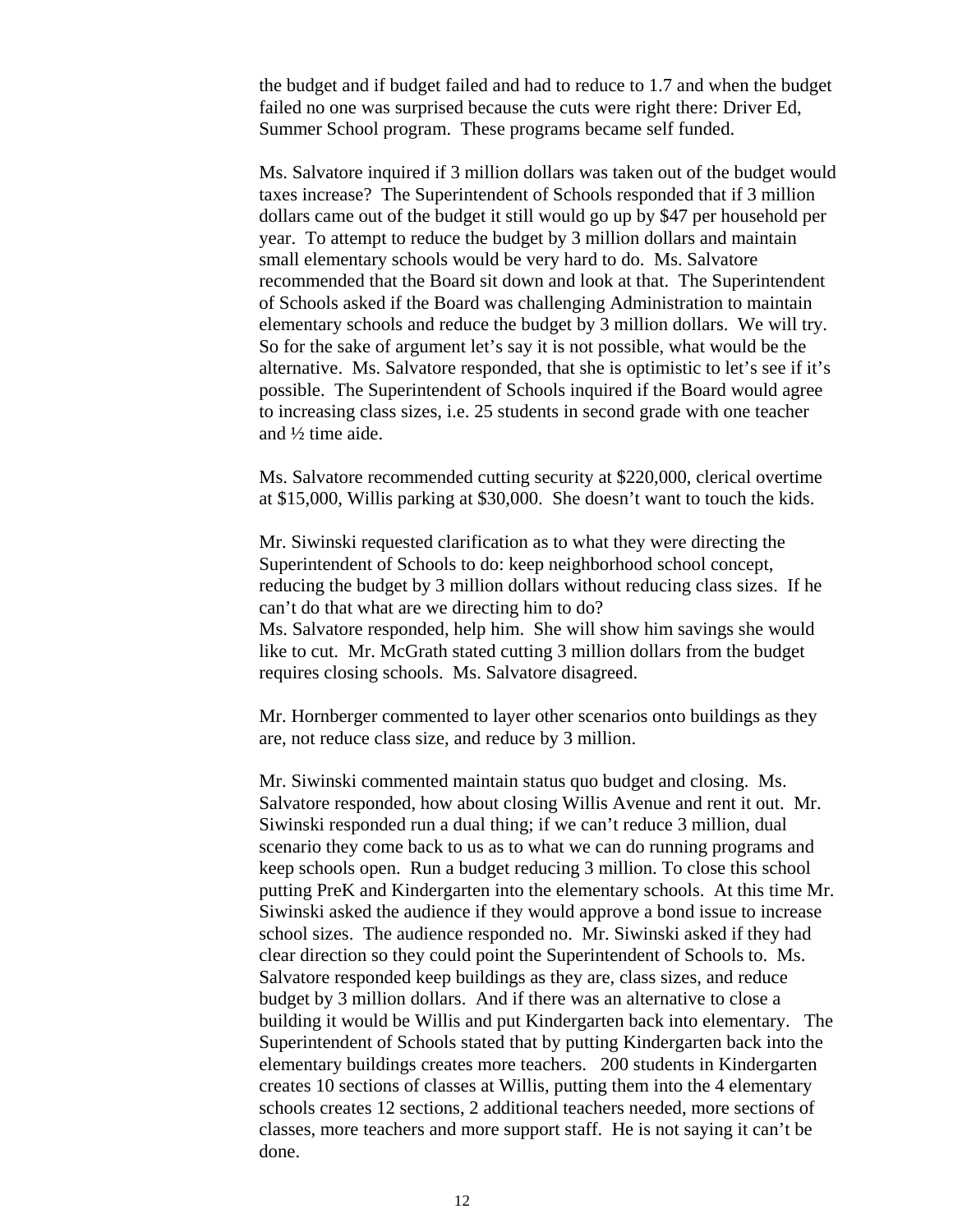Mr. Hale suggested the Superintendent of Schools come back with 4 scenarios with reducing 1 million, 2 million and 3 million from the budget and closing Willis, but looking at it all. Ms. Salvatore stated we are not talking about any other schools other than Willis. Mr. McGrath inquired if incorporating Willis into elementary schools by September 2009 was possible, if decision was made in January? Ms. Goffman responded that moving kids back is not an issue. It is about space and cost. Ms. Salvatore inquired if transportation and everything could be done by September 2009. Mr. Siwinski reiterated 3 scenarios and Ms. Salvatore's scenario.

Mr. Hornberger clarified as per the budget worksheet status quo, and one million reduction and status quo, 2 million and 3 million in reductions.

Mr. Siwinski inquired if the reconfiguration was on hold or done and is one of the scenarios closing. Mr. Hornberger stated leasing out Willis. Mr. Siwinski inquired if the Board was still talking about closing buildings other than Willis? Mr. McGrath responded yes. Mr. Hornberger responded no. Mr. Hale responded no, status quo and look at Willis needs more information on the closing of Willis. Viable scenario of closing Willis, rental fee. Where kids are going and transportation costs.

Mr. Siwinski asked for a sense of the Board, let's not reconfigure except for looking at Willis. The Board responded yes.

#### **J. Public Comments**

- A resident asked where the all day Kindergarten and PreK programs would placed if Willis closes. Ms. Salvatore explained that the Board will not do anything to affect children, it has to be a sound educational program. The same or better. Mr. Siwinski stated that we are asking the Superintendent of Schools as to how this would be done.
- A resident stated they feel the schools are at full capacity now, where will the children be placed? The Superintendent of Schools responded before Willis opened Art was on a cart and the Music room was on the stage or basement. The rooms we now use for Art and Music would have to be shared. The resident suggested redistricting instead, and if they had to close schools, only one elementary. Mr. McGrath stated that the Board just said they are taking school closing out of the scenarios.
- A resident commented on the past that he was on the Building Utilization Committee years ago: High School was the site of PreK program (Dedicated 2 classrooms); Middle School complaints about cafeteria being small; Central Administration in the Middle School with 700 kids, independent auditor stated 800 max people, Central Administration had to go; Hampton built a classroom in basement; Previous Jackson Principal spoke passionately and showed pictures of converted rooms, stage and library; teachers gave up leisure rooms; all maintenance equipment and supplies placed outside of the building; and Music taught behind cafeteria. The higher the number the truer the percentage, and the only elementary school in this community that meets the mathematical principal is Jackson. He is in favor of clustering. He doesn't believe the district should close 2 elementary schools. He also stated that E. Williston has an 8-12 and 5-7, centralizing grades saves money. He also commended Mr. Hale on his proposal at the October  $16<sup>th</sup>$ meeting.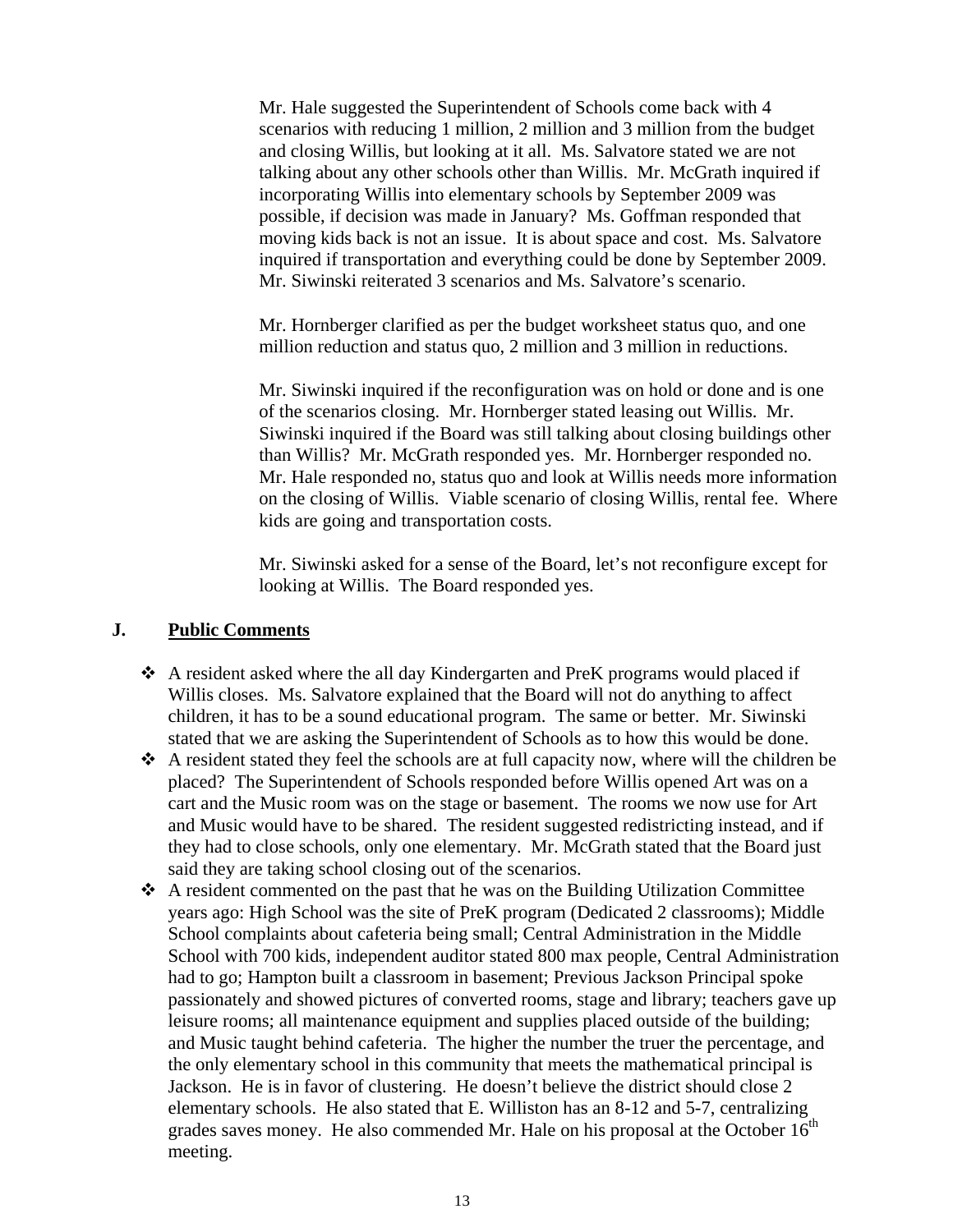- A resident thanked the Board for allowing everyone to voice their opinions. Thanked the gentleman before her for his facts that were helpful and enlightening. She grew up in Mineola and was the first year of the baby boomers. In 1998 Hampton was to be a PreK/Early Childhood learning center. What happened? PreK and Kindergarten up to 5<sup>th</sup> grade were housed at the elementary from 2000 to 2003. If we need to increase class sizes in order to save buildings, the parents would be willing to do that. Teachers have a lot more administering duties to do in addition to teaching the children. When she attended school she was in the 12:30 pm to 5:00 pm (split session) session. The parents are more than willing to work with you.
- $\cdot$  Mr. Siwinski asked for the consensus of the audience if they would rather increase class sizes than close schools, as long as it is within the educational plan? The audience responded No, they want the students evenly distributed among the schools.
- $\triangle$  A resident commented that she came from the city area six years ago and was paying tuition to a parochial school. Her son was in a class size of 40 kids. She is happy to have small class sizes. If you close schools her next move is out of the district.
- A resident praised the Middle School administrators and requested not taking the  $7<sup>th</sup>$  or  $8<sup>th</sup>$  graders out. It would be detrimental. Mr. Siwinski responded that the consensus of the Board was not to do anything.
- A resident presented a petition not to close schools and the children from Hampton were present to tell how they love Hampton. Numerous students from Hampton spoke in support of their school.
- A resident expressed disappointment in the process. Consultants were hired, spending a lot of money, conducted good focus group sessions where concerns were expressed. Does not know how you can ignore that. The mistake was opening Willis years ago. Your personal views should not come out until you make a decision. Mr. Siwinski responded the Board gave direction to the Superintendent and this is the next step. The resident stated the Superintendent's presentation was very biased in not closing schools.
- $\triangle$  A resident commented that this Board should not take anything off the table. To be fair to the community everything at this point should be on the table. The resident inquired of Central Administrators how many secretaries they had. The Superintendent responded 2. Mr. Siwinski stated 1 is the Board's secretary. Dr. Nagler responded 3. Mr. Waters responded 6. Ms. Goffman responded 2.5. Ms. Patterson responded 3.5. The resident asked Dr. Nagler how he will configure his office when Superintendent. Mr. Siwinski responded that he has to come back to the Board with his configuration. The resident felt this number of staff was excessive. Mr. Siwinski responded that there is a civil service person that just deals with that and a personnel person with professional staff. The Board has asked Dr. Nagler to look at that. The resident felt no consideration is given to Senior Citizens. Mr. Siwinski asked if she thought the Board should keep the option open. The resident responded don't stop at 3 million. She doesn't want to take away the \$12,000 for the High School graduation at Tilles, but that money can go to a program to benefit more students.
- $\triangle$  A resident asked what conclusion did the Board come to this evening. Mr. Siwinski responded the Superintendent of Schools will present scenarios to the Board as well as and Ms. Salvatore's request in moving PreK and Kindergarten out of Willis in 1 or multiple buildings, excluding High School and Middle School, and cut 3 million dollars right out of the budget. 4 scenarios, closing no elementary schools only Willis.
- A resident asked if the elementary schools were still in jeopardy. Mr. Siwinski stated if we cannot cut 3 million out and the Board's sense is to reduce, take one of these scenarios and act on it. Mr. McGrath stated that is not what he agreed to. Ms. Salvatore stated not closing any options at this point. If 3 million cannot come out of the budget.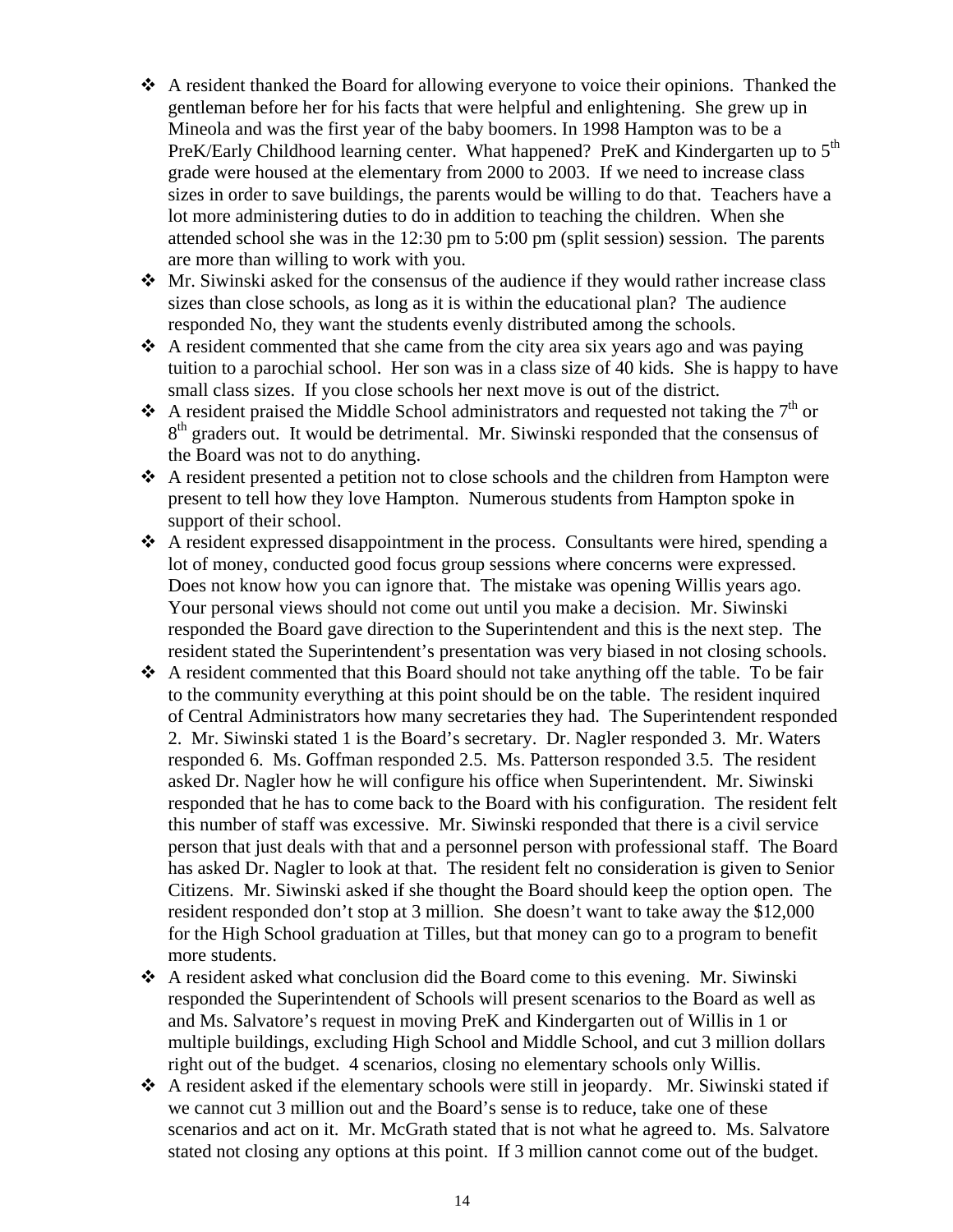Mr. Siwinski asked Mr. Hale to repeat his understanding of what the sense of the Board was; status quo, status quo 1 million, status quo 2 million, status quo 3 million and a  $4<sup>th</sup>$ scenario Willis and 3 million dollars.

 $\triangle$  A motion was made to accept option 6 to maintain all school buildings.

## **Moved:** John McGrath **No second**

Mr. Siwinski directed the Supt. to look at 4 scenarios for December  $18<sup>th</sup>$  meeting. He asked if those scenarios were viable to do.

- A resident commented that everyone talks about money has anyone spoken about the repercussions of closing 2 elementary schools in what that does to resale of homes in Mineola, because people like the types of schools we have. Mr. Siwinski asked the Board if the Superintendent of Schools came back with 4 scenarios, could they get a different vote whether to close schools or not.
- $\triangle$  A resident stated he also moved from the city area and sees what his child receives here. Mr. Siwinski explained why his parents moved to Mineola in 1958, because of the small schools. He is not in favor but has an obligation to the taxpayers who are not here.
- $\triangle$  A resident commented the amount of tax dollars talked about, you can't put a price tag on the teachers care and the school system.
- A resident requested clarification on Status quo. Mr. Siwinski stated \$47 less if we cut 3 million. Mr. McGrath stated no increase if you cut 3 million out of the budget. Mr. McGrath stated if you divide \$200 you get \$16.60.
- A resident inquired that if you agree to work with community look at other options before last resort taking away neighborhood schools. Mr. Siwinski responded yes.
- $\triangle$  A resident commented that her children had a great experience at Willis, classes were equal. If they go back to elementary, inequities could happen again. The resident felt that PreK and Kindergarten is an important foundation and that there are educational benefits of slightly larger schools. If schools closed she would trust administration and staff, children would still have a great education.
- $\triangle$  A resident commented that this was the first time she was hearing to close Willis. Drs. Fowler and Beni were paid a lot of money why did they not come up with that option.
- A resident stated that if anything is closed she does not want lose Mr. Gaven.
- A resident commented that everyone has an opinion, commended Board for how they have acted. If the Superintendent of Schools is coming back December  $18<sup>th</sup>$  the community won't see it that night. They recommended that the Board vote at the next meeting. Mr. McGrath responded that everybody thinks the Board did something tonight that they did not do.
- A resident stated that no one wants to see a school close or programs sacrificed. But nonessential programs sacrifice some secretaries and not athletic program. Look at transportation, may be these people who enjoy the benefit can pay \$20 a month. Mr. Siwinski stated that in the support of Ms. Salvatore's proposal we are charging the Superintendent of Schools with that.
- $\cdot$  A resident complained that the High School is spending \$23,000 in paper and elementary \$6,000. This is the paperless age, internet.
- A resident inquired if it was possible to revisit the teachers' contract. Ms. Salvatore responded that the district's attorney asked if we could open up contract that were settled and it is not an option. We can ask the union to pay more for their insurance.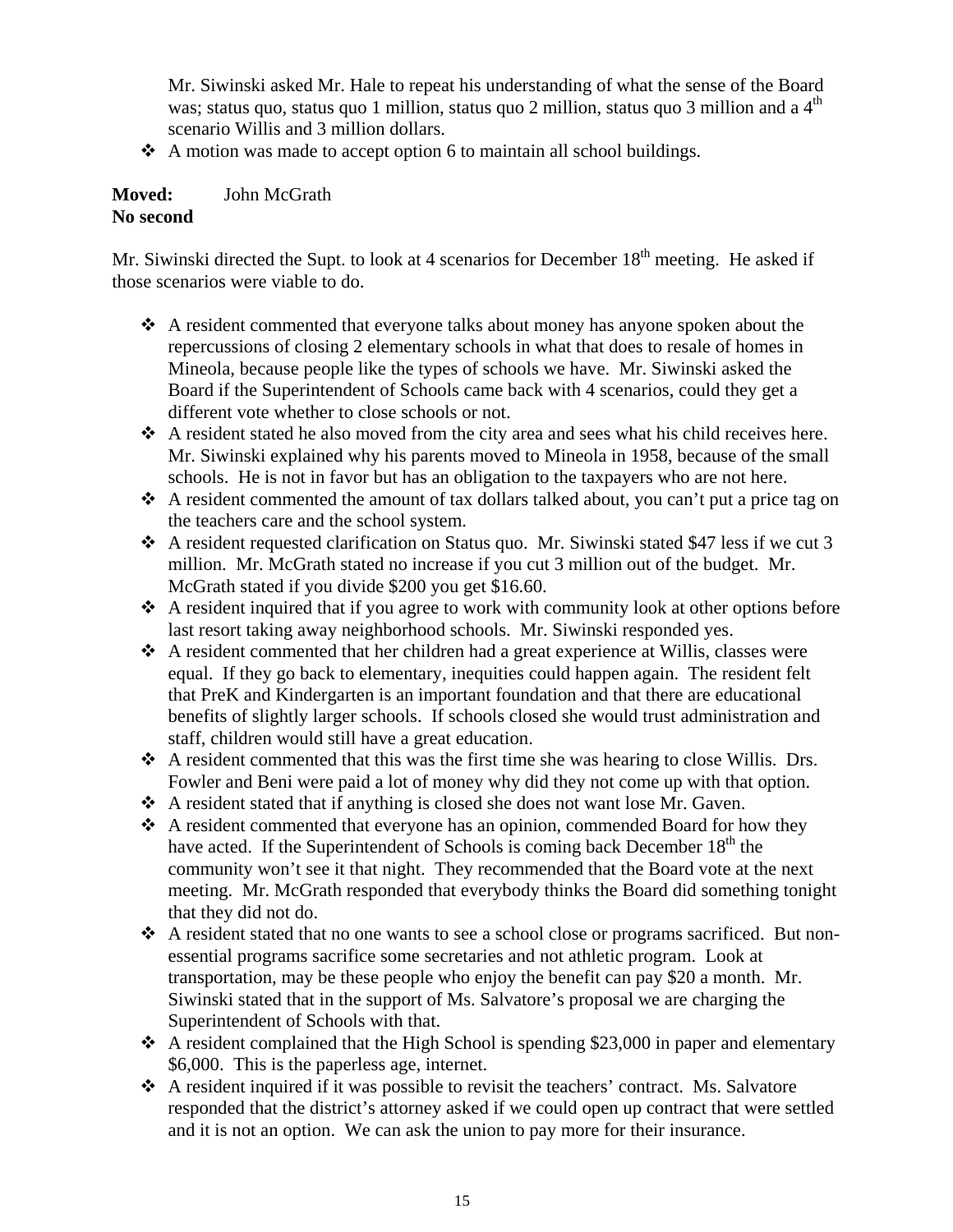- $\triangle$  A resident commented that as a taxpayer she is looking for a value of her dollar. Mr. Siwinski asked her about what she thinks about Willis. She responded that her daughter loves her teacher she would do the same anywhere. If we asked every union to give back 1%, the Superintendent gives back 2%. Mr. Siwinski responded we don't have any choice if we close a school we may have a cap a line for \$500,000 for capital improvement. The Superintendent of Schools stated that our capital upgrade is \$650,000. The resident asked does she need to go to a finance committee meeting? Mr. Siwinski stated that some thing about neighborhood schools transportation benefit to education. Transportation has no educational value. Finance did a transportation study. PreK is unfunded.
- $\triangle$  A resident inquired about a 3 million dollar reduction from an 80 million dollar budget. Mr. Hornberger responded that the Board has asked administration to come back to the Board with recommendations. He is not optimistic, like the Administration, that State Aid will come in flat next year. Mr. Siwinski stated his biggest motivation is to provide the best education for our students. Ms. Salvatore interjected at the best cost. There is a big construction project on Old Country Road that will influx tax dollars for the school district. Maybe Ms. Salvatore is right to hold the line during the hard times and until construction opens up. Mr. Hornberger stated that the other aspect from financial perspective is the district may have to set aside 3 million dollars per year for GASB 45. Mr. Siwinski stated that Albany may hold off. Mr. Hornberger stated that the Board delivers different things at different buildings. We need to do better by our children, and smarter. If we made some adjustments by program and/or by model, the incline will be lessoned.
- The Superintendent of Schools explained rezoning might create a little more equity. The trick to rezoning cannot be done on a grade by grade level. Rezone first grade to Meadow and  $2<sup>nd</sup>$  at Cross. May be some merit. The Superintendent stated that some schools that have small neighborhood schools maximize mileage instead of ½ mile to one mile. That can only happen by a vote.
- $\triangle$  A resident inquired as to how much does it cost to run a bus for a year, i.e. driver salary, gas, insurance. The Superintendent of Schools responded approximately \$90,000. The Transportation budget is 3.5 million dollars. Mr. Siwinski stated that we can take transportation out.
- $\triangle$  A resident commented that one of the Board's goals is to ensure fiscal stability of the school district. Fiscal stability is not one year planning it is for the future. The district has 29-39 million dollars in long term debt. Your total budget goes up 4% every year. The Superintendent's presentation before was to maintain a status quo program with a 2.2% increase and if forced to go to a contingent budget and still main neighborhood schools. Credible for one year not a prayer that that budget maintained at a major increase the next year. Point out to the Board don't take a one year view, things come behind next year. Discretionary spending one time cut. Mr. Hornberger responded that accrued pension and medical benefits teachers' are entitled to when they retire. All teachers in the past are being paid pension and medical benefits. No money put aside when they were working. They are entitled to it. That is the change coming when it gets clarified by NY State. The Superintendent of Schools stated the State has not given us a place to put it.
- A resident commented that it is coming but he guesses several million dollars a year. Mr. Siwinski stated that sitting on this side of the table we work very hard on this aspect. This is not a knee jerk reaction. A budget is out there that is acceptable to the people. Dynamics of this Board are diverse and is very healthy. We do have things to plan for and it might take a meeting to go through these viable options, maintain not increase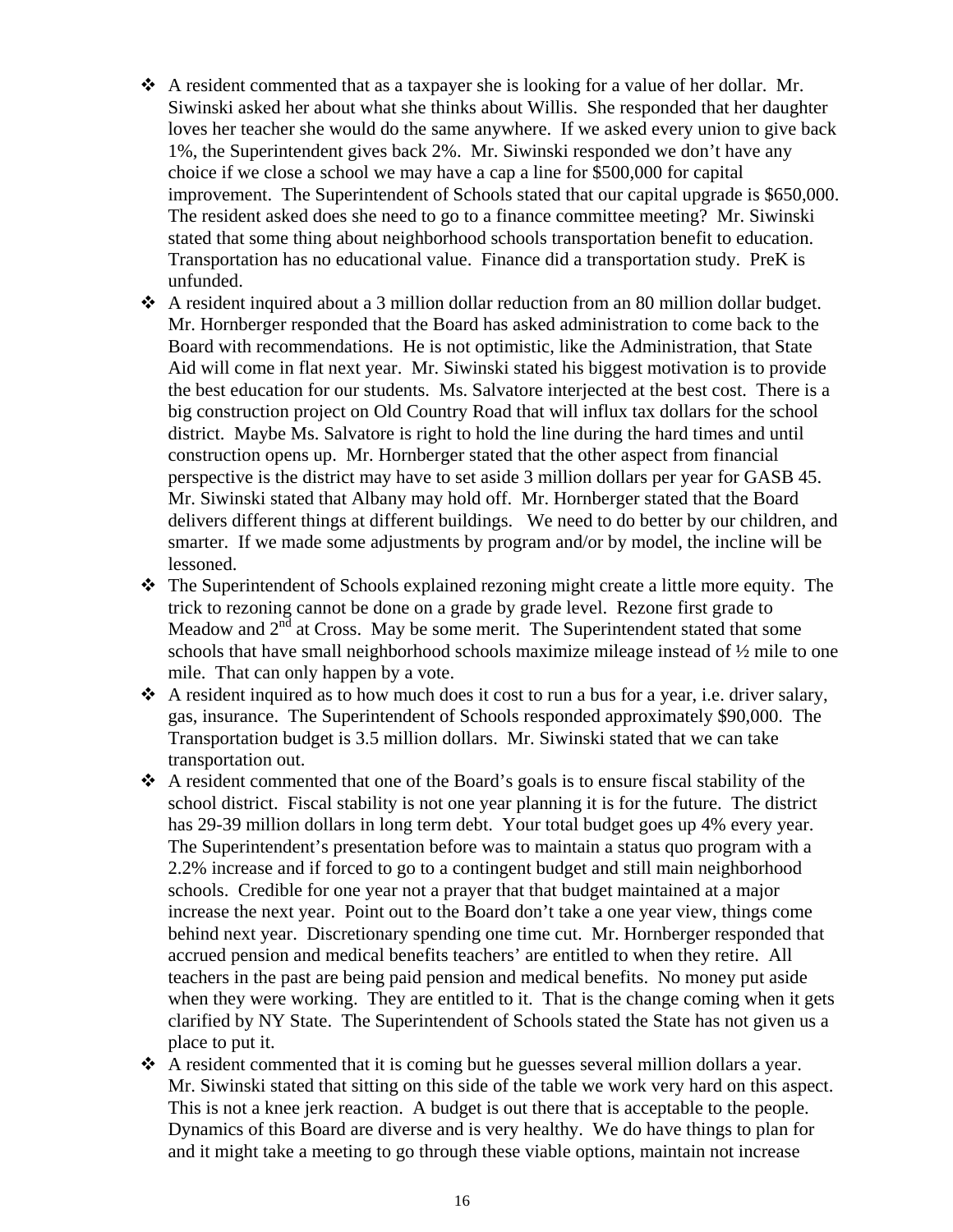class sizes beyond 21, 22. A lot of people on all sides of the issue whether  $7<sup>th</sup>$  and  $8<sup>th</sup>$ grade students should be in a High School building.

- A resident inquired as to which position Board Members feel it is appropriate to have  $8<sup>th</sup>$ graders in the High School. Mr. Siwinski responded his son graduated 2 years ago in accelerated classes and think he would have benefited being in the High School sooner. If we have an opportunity to send a bright student into the High School in  $8<sup>th</sup>$  grade, we send  $8<sup>th</sup>$  grade to play JV sports. Ms. Salvatore responded that she also agrees with Mr. Siwinski. Her son would have had more benefits at the HS. The kids today benefit from the AP classes and the earlier they are getting it the better off they are. Mr. McGrath stated that there are enough problems with the  $9<sup>th</sup>$  graders are at the High School. Mr. Hornberger stated he sees from an  $8<sup>th</sup>$  grade perspective an educational value and benefit for certain children utilizing a larger scope at the High School. We don't allow underclassman to leave the campus only Seniors. The resident commented that afterschool parties. Mr. Hornberger stated that High School congregate outside of the Middle School and their schools are separated by 9 blocks and you still have that issue. Not  $7<sup>th</sup>$ grade, but considering  $8<sup>th</sup>$  grade. Mr. Hale responded that  $7<sup>th</sup>$  grader absolutely not, but  $8<sup>th</sup>$  grade probably say no, but to look at it feasibly is something he would be open to.
- A resident commented that nothing is off the table. Options 3 and 4, community voted strongly, #1 option 4, 2.9 savings doesn't see where that gets you to where you want to go. Mr. Siwinski stated that if we go back in time we wanted to have this option as a cost saving entity. Current economy, the Aid brings all of this more urgency. If this was not the crash year, and State Aid was there, we probably would not be discussing this with budget. Mr. Hornberger referenced Drs. Fowler and Beni that at the end of May broke down by components. You say the community had said, 3,4,6, which was presented last Monday gave a full scope, focusing on 3,4,6 a layering prospective.
- The Superintendent of Schools stated that Adria articulated how you cannot assess quality of a school district by test scores. What it is like to be raised in our school system. He has been part of 5 or 6 school systems, what makes Mineola unique is a real sense of raising kids. We do these things and the students appreciate it.
- A resident commented that he graduated from the High School went through district 4 year college no regrets works at a MS/HS environment combined program. The resident stated that his school is interested in renting a school. Before you close a school, great insight not to sell buildings. Mr. Siwinski suggested calling Dr. Nagler or Dr. Licopoli about this.
- A resident inquired if the Board understood a school like Jackson that has a large population. Just voting in general is going to skew your outlook. They just don't want their school touched. A school like Hampton has a small voting population. How do they get an equal vote. Mr. Siwinski stated he represents the voting population who send their children to our schools and those who don't. The resident stated that Hampton and Meadow should have an equal voice even though they are not as large as Jackson.

Mr. Siwinski stated that it is late and the gentleman under the video camera has to take the Board's picture, and he probably has an AP test tomorrow and recessed the meeting at 10:35p.m.

At 10:40 p.m. the meeting resumed.

## **K. Board of Education Reports**

• Comments from Board President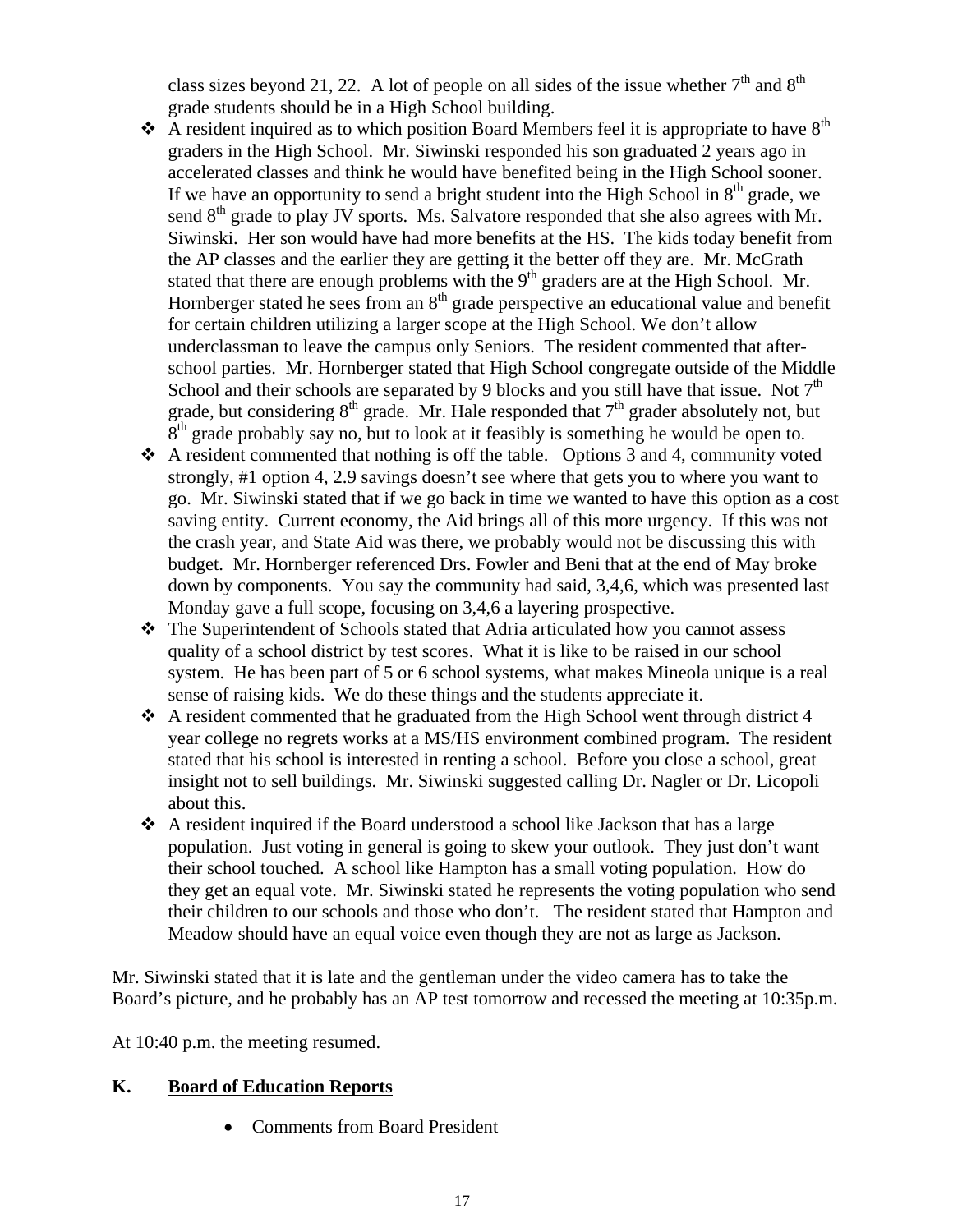Mr. Siwinski stated that when he first got on the Board part of the configuration came up by him and spoke to Senior Members. This Board has the courage to ask the questions and thanked them for doing that. Mr. Siwinski needs to hold a meeting on Tuesday evening, 11/25/08 at 6:30 p.m. to meet with district's counsel Florence Frazer.

Mr. Siwinski will attend the Willis PTO meeting; Mr. McGrath will be attending Cross on December  $1<sup>st</sup>$  and Willis on December  $2<sup>nd</sup>$ . There will be no other PTA meetings in December.

- Board Committee Report
- Superintendent of Schools' Reports & Comments
	- o Superintendent Comments

The Superintendent of Schools announced that the High School was putting on the play, *The Crucible*, this evening and tomorrow and encouraged all to attend. Next Monday PTA Presidents and Administrators would be attending a dinner of Nassau County PTA Presidents. Also, Mr. Amitrano was named Physical Education Teacher of the year. He extended a Happy Thanksgiving to everyone.

- o Status Report: State Aid Potential Budget Impact & Projections
- Table Reports
	- o Finance and Operations Report
		- Monthly Financial Report
		- Building & Grounds Report
			- Building Usage
			- Vandalism
			- Work order status
		- Transportation Report
- Special Reports

\*Public Questions - Board Committee Reports; Student Organization Report; Superintendent's Report; Table Reports (All Finance & Operation Functions); and Special Report

#### **L. Adjournment**

At 10:47 p.m. a motion was made to adjourn this meeting of the Board of Education.

| Laraine Salvatore                                                                           |     |      |
|---------------------------------------------------------------------------------------------|-----|------|
| William Hornberger                                                                          |     |      |
| Terence Hale<br>William Hornberger<br>John McGrath<br>Laraine Salvatore<br>Stephen Siwinski | No: | None |
|                                                                                             |     |      |

**Passed:** Yes